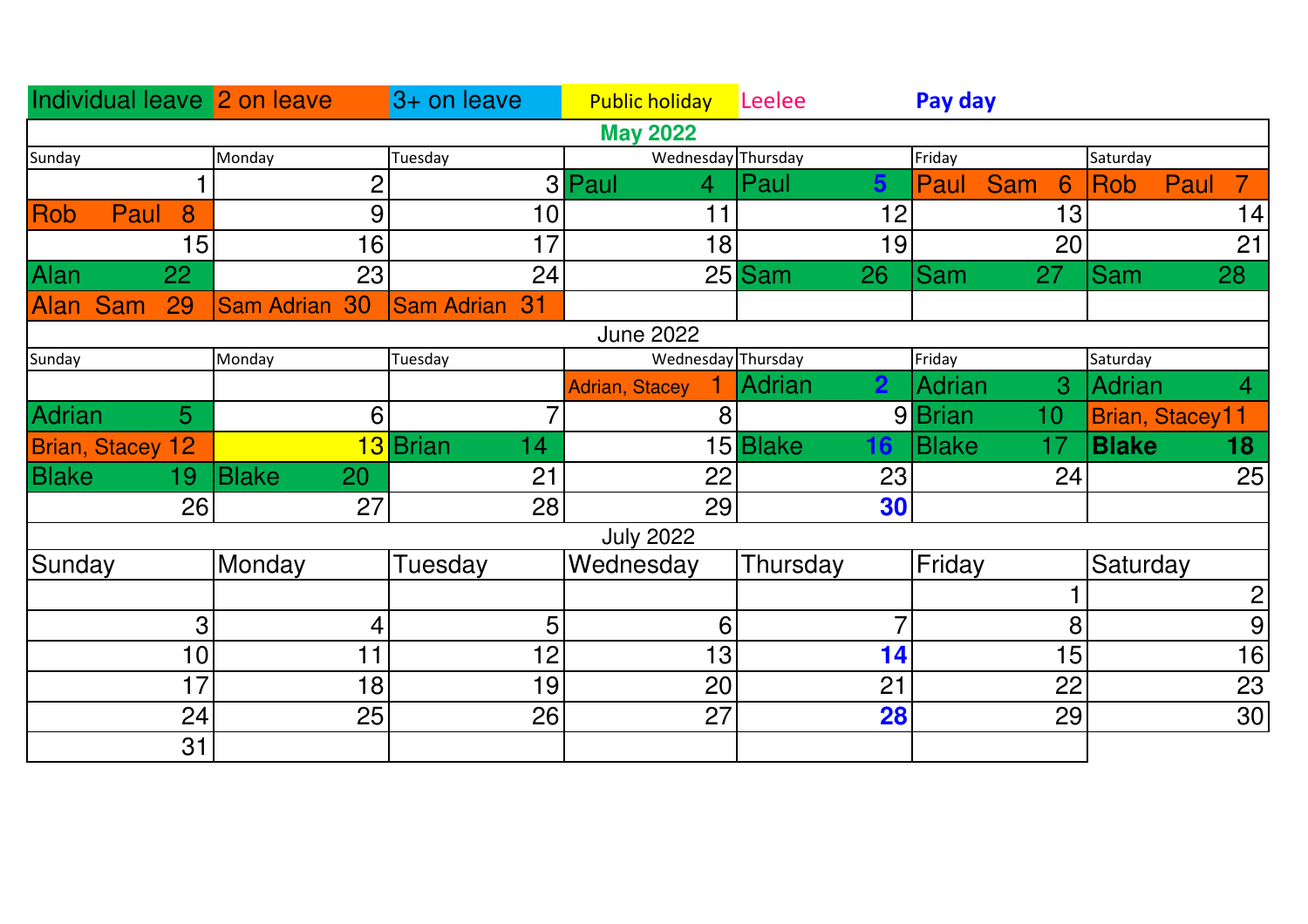| Individual leave 2 on leave |                   |                 | $3+$ on leave          |                | <b>Public holiday</b> |                 | Leelee             |    | Pay day           |                |                   |                |
|-----------------------------|-------------------|-----------------|------------------------|----------------|-----------------------|-----------------|--------------------|----|-------------------|----------------|-------------------|----------------|
|                             |                   |                 |                        |                | August 2022           |                 |                    |    |                   |                |                   |                |
| Sunday                      | Monday            |                 | Tuesday                |                |                       |                 | Wednesday Thursday |    | Friday            |                | Saturday          |                |
|                             |                   |                 |                        | $\overline{2}$ |                       | 3               |                    | 4  |                   | 5              |                   | 6              |
| 7                           |                   | 8               |                        | 9              |                       |                 |                    | 10 |                   | 11             |                   | 12             |
| 13                          |                   | 14              |                        | 15             |                       | 16              |                    | 17 |                   | 18             |                   | 19             |
| 20                          |                   | 21              |                        | 22             |                       | 23              |                    | 24 |                   | 25             |                   | 26             |
| 27                          |                   | 28              |                        | 29             |                       | 30              |                    |    |                   |                |                   |                |
| September 2022              |                   |                 |                        |                |                       |                 |                    |    |                   |                |                   |                |
| Sunday                      | Monday            |                 | Tuesday                |                | Wednesday             |                 | Thursday           |    | Friday            |                | Saturday          |                |
|                             |                   |                 |                        |                |                       |                 |                    |    |                   | $\overline{2}$ |                   | 3 <sup>1</sup> |
|                             | 4 no leave        | 5               | Ino leave              | 6              | no leave              | $\overline{7}$  | no leave           | 8  | no leave          | 9              | no leave          | 10             |
| 11<br>no leave              | no leave          | 12              | no leave               | 13             | no leave              | 14              |                    | 15 |                   | 16             |                   | 17             |
| 18                          |                   | 19              |                        | 20             |                       | 21              |                    | 22 |                   | 23             |                   | 24             |
|                             | $25$ Sam          | 26              | Sam                    | 27             | <b>Sam</b>            | 28              | <b>Sam</b>         | 29 | Sam Leelee30      |                |                   |                |
|                             |                   |                 |                        |                | October 2022          |                 |                    |    |                   |                |                   |                |
| Sunday                      | Monday            |                 | Tuesday                |                |                       |                 | Wednesday Thursday |    | Friday            |                | Saturday          |                |
|                             |                   |                 |                        |                |                       |                 |                    |    |                   |                | Sam               |                |
| Sam<br>2                    |                   |                 | <b>3</b> Leelee Alan 4 |                | Alan                  | 5               | <b>Alan</b>        | 6  | Alan              |                | Alan              | 8              |
| Alan<br>9                   | Alan              | 10 <sub>1</sub> | Alan                   | 11             | <b>Alan</b>           | 12 <sub>2</sub> | Alan               | 13 | Alan              | 14             | Alan              | 15             |
| Alan<br>16                  | <b>Mason Alan</b> | 17              | <b>Mason Alan</b>      | 18             | <b>Mason Alan</b>     | 19              | <b>Mason Alan</b>  | 20 | <b>Mason Alan</b> | 21             | <b>Mason Alan</b> | <b>22</b>      |
| 23<br><b>Mason Alan</b>     | Alan              | 24              | Alan                   | 25             | Alan                  | 26              | Alan               | 27 | Alan              | 28             | Alan              | 29             |
| 30                          |                   | 31              |                        |                |                       |                 |                    |    |                   |                |                   |                |